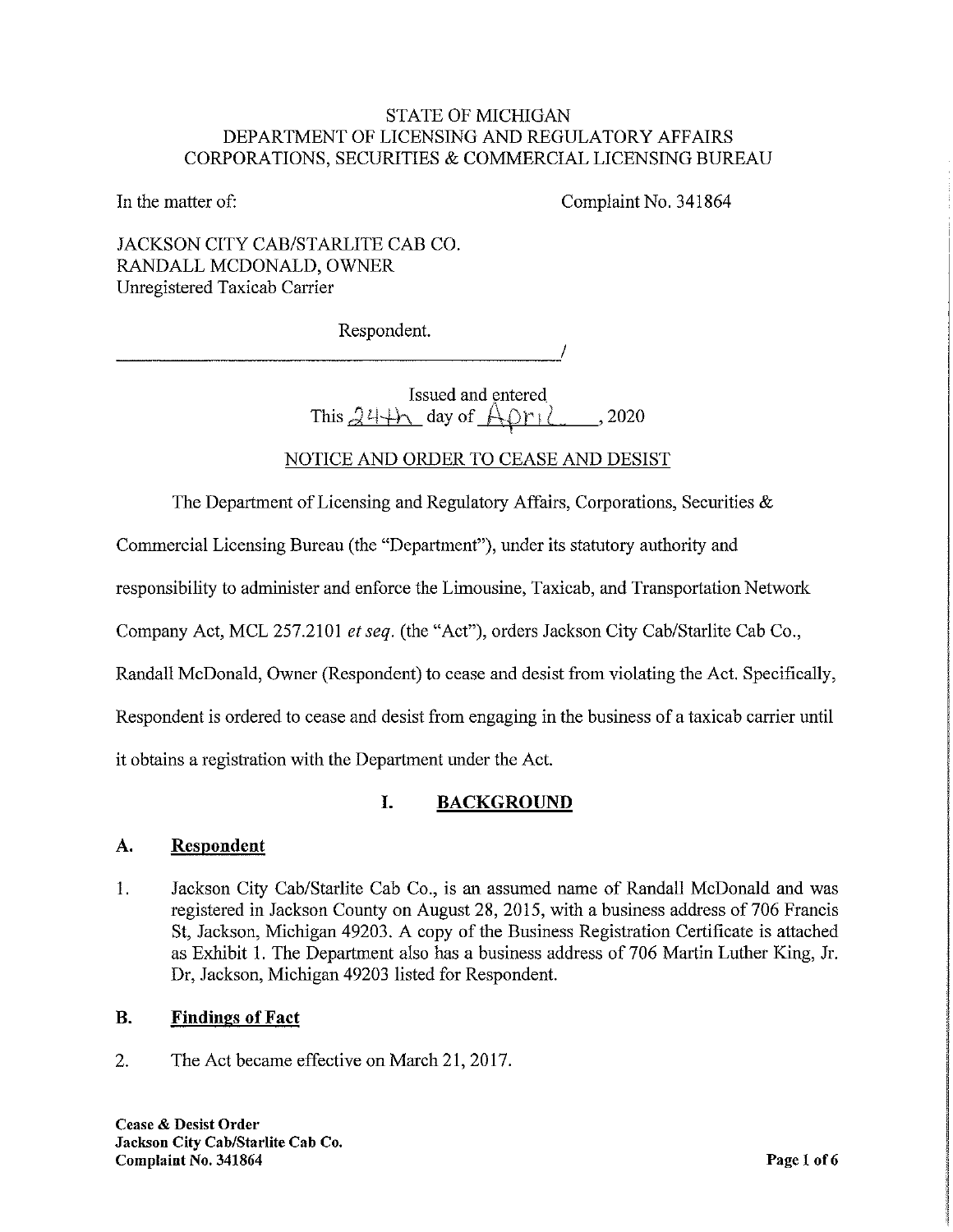- 3. Respondent has never been registered with the Department under the Act. A copy of a certificate of registration status is attached as Exhibit 2.
- 4. On or about October 31, 2019, an anonymous complaint was filed with the Department alleging Respondent was engaged in activity regulated under the Act without being registered with the Department. A copy of the statement of complaint is attached as Exhibit 3.
- 5. On November 1, 2019, the Department sent a Notice to Respondent along with a copy of the complaint, requesting a response by November 18, 2019. A copy of the Notice to Respondent is attached as Exhibit 4.
- 6. On November 13, 2019, in its response to the Department's November 1, 2019 letter, Respondent's Owner, Randall McDonald, admitted it was engaged in activity regulated under the Act without being registered with the Department. A copy of the response is attached as Exhibit 5.
- 7. On November 18, 2019, the Department received a Transportation Network Company, Limousine Carrier or Taxicab Carrier Application from Respondent.
- 8. On November 19, 2019, the Department sent Respondent a Notice of Incomplete Application. The letter cited numerous deficiencies in Respondent's application and required Respondent to correct the deficiencies within 30 days. A copy of the letter is attached as Exhibit 6.
- 9. On December 9 and 19, 2019, Department staff called Respondent's Owner, Randall McDonald, and reminded him of the application deficiencies. Department staff advised Mr. McDonald that all documentation was due to the Department by December 20, 2019.
- 10. On January 10, 2020, Department staff performed an internet search of Respondent's name and found social media activity and customer reviews that show Respondent providing taxicab carrier services as recently as December 2019, without a registration issued by the Department. A copy of the Department's intemet search results is attached as Exhibit 7.
- 11. To date, the Department has not received any of the requested documentation, and Respondent's application remains incomplete.

# II. RELEVANT STATUTORY PROVISIONS

12. MCL 257.2102 provides the following definitions as used in the Act:

(i) "Taxicab" means a motor vehicle with a seating capacity of 8 passengers or fewer, including the driver, that is equipped with a roof light and that carries passengers for a fee usually determined by the distance traveled. Taxicab does not include a commercial vehicle.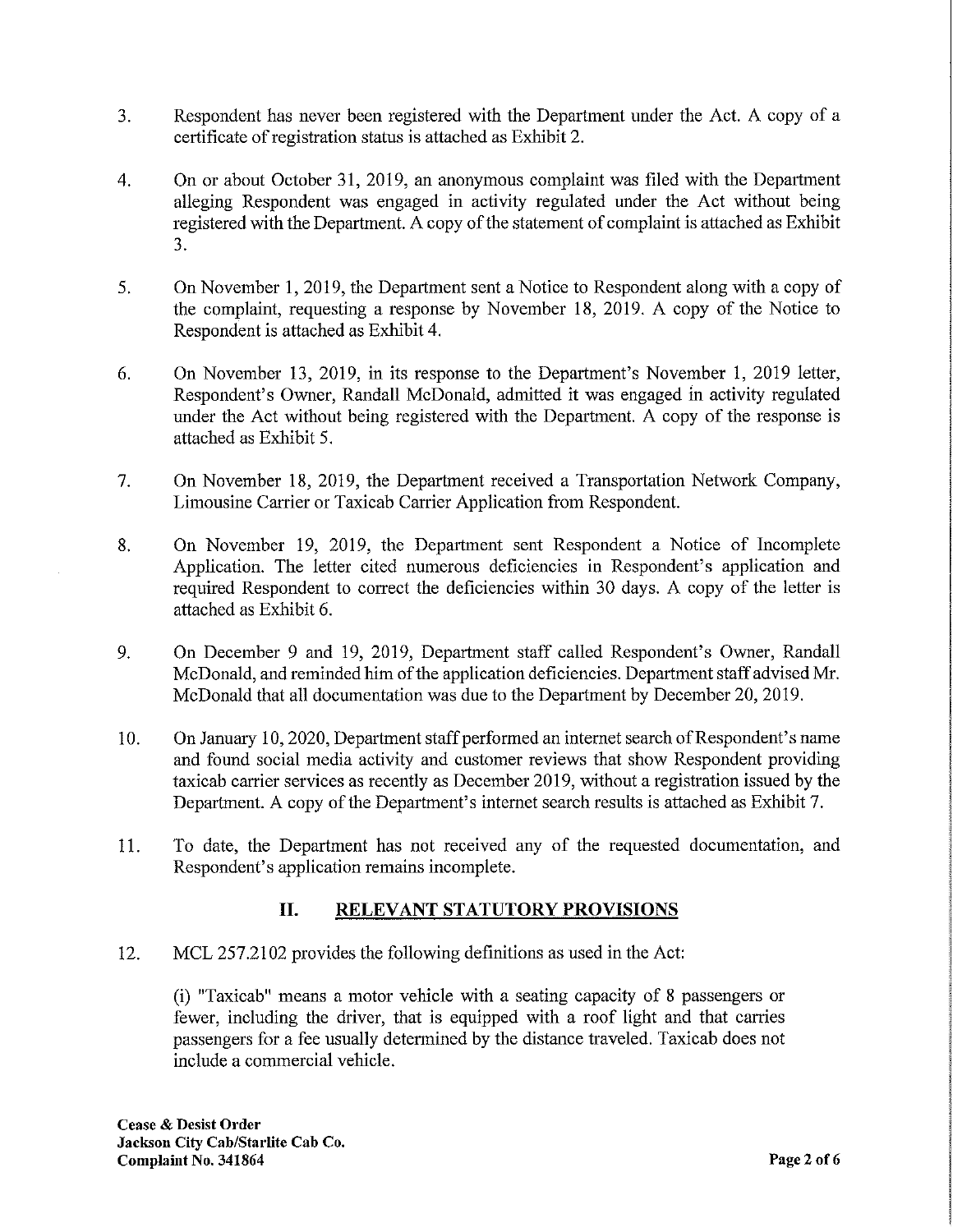(j) "Taxicab carrier" means a person who, either directly or through any device, dispatch system, or arrangement, holds himself or herself out to the public as willing to transport passengers for hire by taxicab.

- 13. MCL 257.2104(1) provides that a "taxicab carrier . . . shall not operate in this state without first having registered with the department under this act."
- 14. MCL 257.2149 provides the following:

(1) A limousine carrier, taxicab carrier, or transportation network company, or an officer or agent of a limousine carrier, taxicab carrier, or transportation network company who requires or knowingly permits a driver to drive or operate a limousine, taxicab, or personal vehicle in violation of this act, or a rule promulgated under this act, is guilty of a misdemeanor punishable by a fine of not more than \$1,000.00 per violation or imprisonment for not more than 90 days, or both.

(2) In addition to the fine authorized by this section, the department may assess a fine against a person who violates this act that covers the actual cost to the department of the investigation and enforcement of the violation, including attorney fees.

(3) A proceeding held under this act shall be held under chapter 4 of the administrative procedures act of 1969 [MCL 24.271 et seq.]  $\dots$ 

15. MCL 257.2151 provides the following:

All of the following apply to a person that violates this act or rules or an order promulgated or issued under this act:

(a) The person is subject to denial of a registration or renewal of a registration.

(b) The attorney general or the proper prosecuting attorney may institute appropriate criminal proceedings under this Act against the person with or without a reference from the department.

(c) The department or any other person, to enforce compliance with this act, may bring an action in a circuit court in any county in which the limousine carrier, taxicab carrier, or transportation network company has solicited or sold its services, whether or not that person purchased or used the limousine carrier's, taxicab carrier's, or transportation network company's services or is personally aggrieved by a violation of this act. The court may award damages, issue equitable orders in accordance with the Michigan court rules to restrain conduct in violation of this act, and award reasonable attorney fees and costs to a prevailing party.

16. MCL 257.2153 provides the following: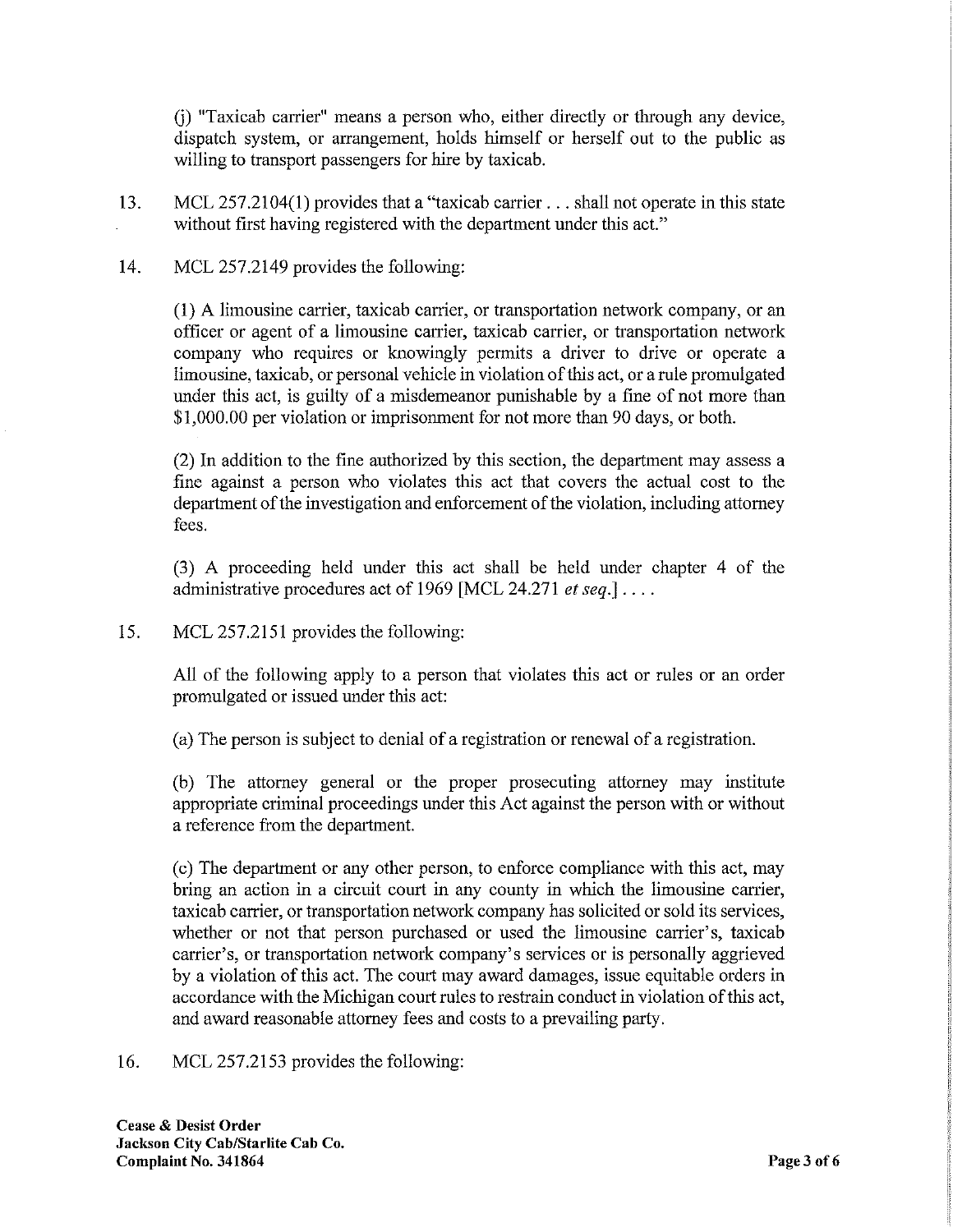(1) The director of the department or his or her designee may order a limousine carrier, taxicab carrier, or transportation network company to cease and desist from a violation of this act, a rule promulgated under this act, or an order issued under this act.

(2) A limousine carrier, taxicab carrier, or transportation network company that receives an order to cease and desist described in subsection (1) may request a hearing before the department if the limousine carrier, taxicab carrier, or transportation network company files a written request for a hearing no later than 30 days after the effective date of the cease and desist order.

(3) If a limousine carrier, taxicab carrier, or transportation network company violates an order to cease and desist issued under subsection (1), the attorney general may apply to a court of competent jurisdiction to restrain and enjoin, either temporarily or permanently, that limousine carrier, taxicab carrier, or transportation network company from further violating the order to cease and desist.

### III. CONCLUSIONS OF LAW

17. Respondent engaged in activity regulated by the Act by providing transportation services by taxicab to passengers for hire and for a fee without first registering with the Department under the Act, contrary to MCL 257.2104(1).

# IV. ORDER

IT IS THEREFORE ORDERED, under MCL 257.2153(1), that:

- A. Respondent must immediately CEASE AND DESIST from further violating the Act, as set forth above, by ceasing to hold itself out to the public as willing to transport passengers for hire by taxicab in this state until it obtains a certificate of registration from the Department under the Act.
- B. The Department, under MCL 257.2149(2), intends to recoup the costs of its investigation and enforcement of this matter by way of a FINE of \$308.62 against Respondent, plus any additional costs incurred by the Department after the issuance of this Order, if any, payable within 60 days of the date that this order becomes final.
- C. This CEASE AND DESIST ORDER IS IMMEDIATELY EFFECTIVE.
- D. Under MCL 257.2149(1), a taxicab carrier who requires or knowingly permits a driver to drive or operate a taxicab in violation of the Act is guilty of a misdemeanor punishable by a fine of not more than \$1,000.00 per violation or imprisonment for not more than 90 days, or both. ACCORDINGLY, FAILURE TO COMPLY WITH THIS ORDER MAY SUBJECT RESPONDENT TO THESE ADDITIONAL CRIMINAL SANCTIONS, FINES, AND/OR PENALTIES.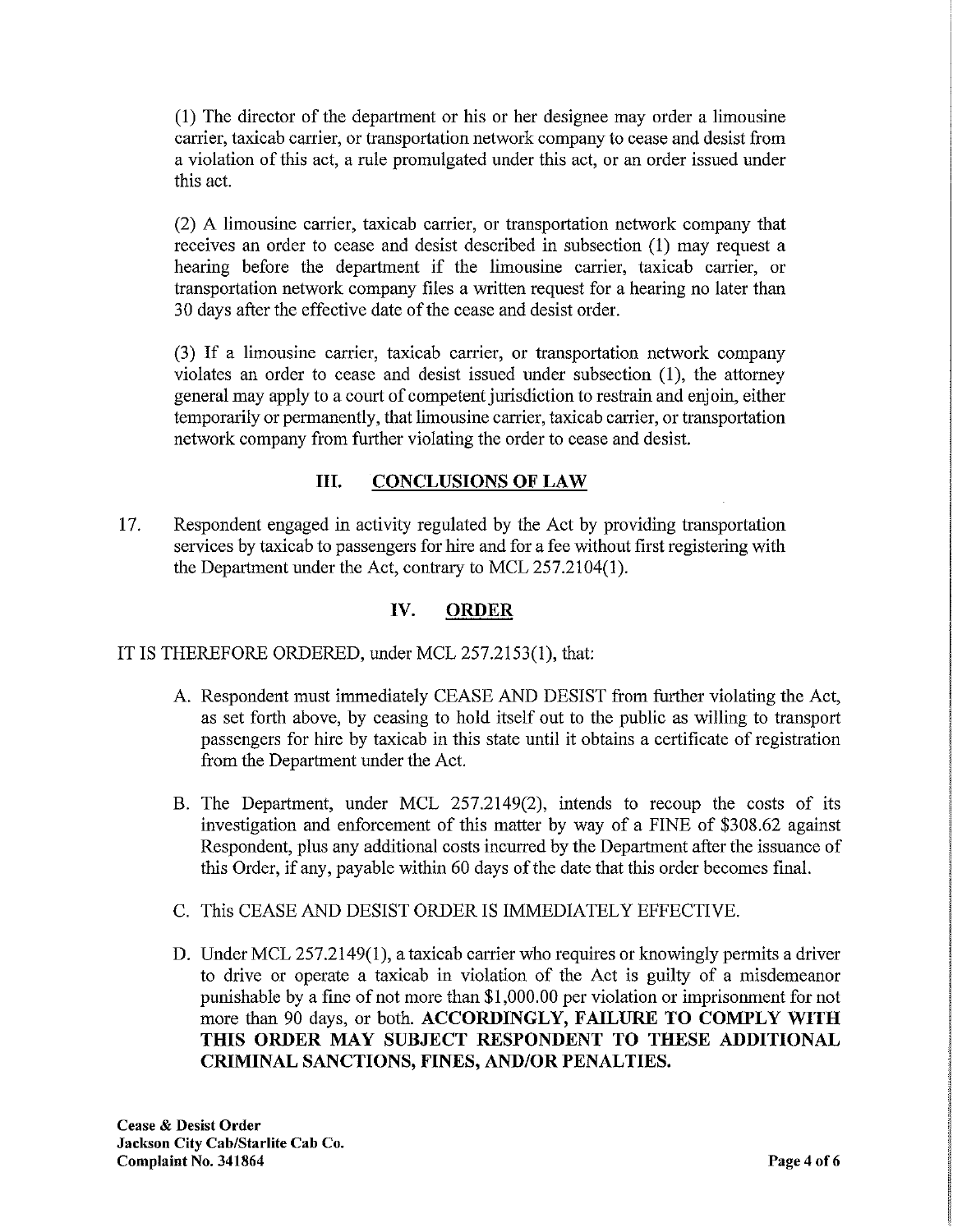- E. Under MCL 257.2151(c), the Department may bring an action in a circuit court in which Respondent solicited or sold its services to enforce compliance with the Act. The court may award damages, issue equitable orders to restrain violations of the Act, and award reasonable attorney fees and costs to a prevailing party. The Department retains the right to pursue a civil action against Respondent under MCL 257.2151(c) if it determines that such action is in the public interest.
- F. Under MCL 257.2153(3), if Respondent violates this Cease and Desist Order, the attorney general may apply to a court of competent jurisdiction to restrain and enjoin Respondent from further violating this Cease and Desist Order.

# V. NOTICE OF OPPORTUNITY FOR HEARING

Respondent has thirty (30) days beginning with the first day after the date of service of this NOTICE AND ORDER TO CEASE AND DESIST to submit a written request to the Department asking that this matter be scheduled for a hearing. If the Department receives a written request in a timely manner, the Department will schedule a hearing. The written request for a hearing must be addressed to:

> Corporations, Securities & Commercial Licensing Bureau Regulatory Compliance Division P.O. Box 30018 Lansing, MI 48909

### VI. ORDER FINAL ABSENT HEARING REQUEST

A. Respondent's failure to submit a written request for a hearing to the Department within 30 days after the service date of this NOTICE AND ORDER TO CEASE AND DESIST shall result in this order becoming a FINAL ORDER by operation of law. The FINAL ORDER includes imposition of the fine described in section IV.B. The fine is due to the department within 60 days after the date this order becomes final:

> \$308.62 fine — imposed against Respondent, under MCL 257.2149(2).

B. The FINE must be made payable to the STATE OF MICHIGAN, by cashier's check or money order with Complaint No. 341864 clearly indicated on the check or money order, and mailed to the following address:

> Corporations, Securities & Commercial Licensing Bureau Final Order Monitoring – Securities  $\&$  Audit Division P.O. Box 30018 Lansing, MI 48909